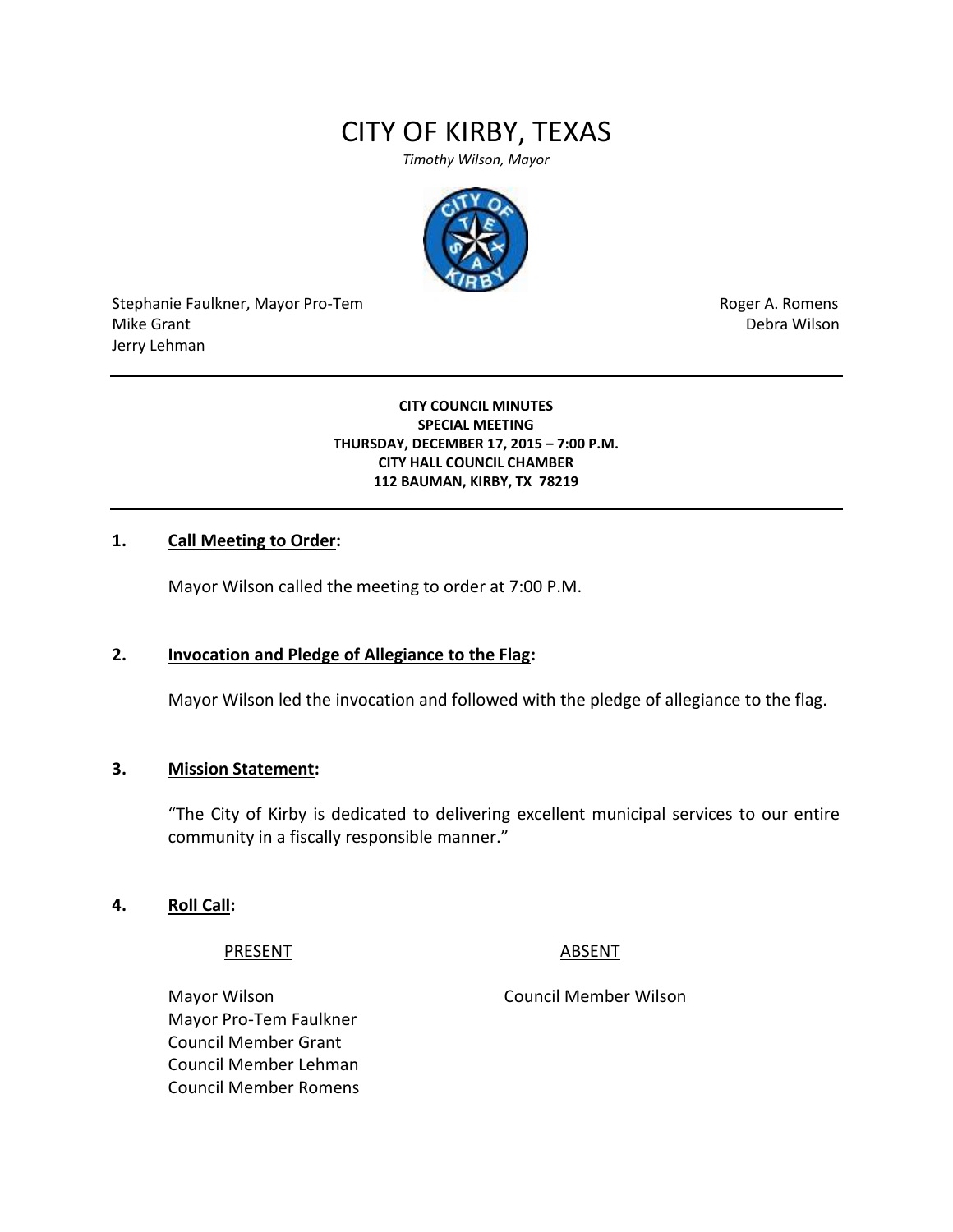### **5. Citizen Participation:**

Sam Richardson – 4802 Gibbs Sprawl Rd. – Distributed flyer for Saturday Clean-up – December 19.

### **6. Consent Agenda:**

- a. Discussion And Possible Action To Consider Ordinance No. O-2015-775 Designating The Official City Newspaper For Publication of Matters Pertaining To The City Of Kirby. This Is The Second Reading.
- b. Discussion And Possible Action To Consider Ordinance No. O-2015-778 Repealing Ordinance No. O-2008-653 And Providing A Declaration Of Purpose; Providing A Definition Of Garage/Yard/Estate Sales; Providing For A Requirement And Display Of Permit; Establishing A Permit Application Fee; Limiting The Number Of Garage/Yard/Estate Sales; Regulating Signage, Hours Of Operation And Prohibiting The Sale Of Prepared Food; Providing A Civil Remedy And A Penalty For Each Violation Thereof; And Providing For Severability. This Is The Second Reading.
- c. Discussion And Possible Action To Consider Ordinance No. O-2015-779 Of The City Of Kirby, Texas Amending Sections 93.04 And 93.05 Of The City's Code Of Ordinances Relating To Adoption Of The International Fire Code, 2015 Edition, And Local Amendments Thereto, And Establishing A Penalty Of A Fine Of Not Less Than \$500 Nor More Than \$2,000 For Violations With Each Day A Violation Occurs Constituting A Separate Offense. This Is The Second Reading.

Council Member Grant moved to accept the Consent Agenda; seconded by Mayor Pro-Tem Faulkner.

The motion carried with a 4-1 vote.

AYE – 4 NAYE - 1 (Council Member Lehman)

# **7. Presentation:**

a. Presentation To Recognize Former Council Member Ernest Spradling And Receive Remarks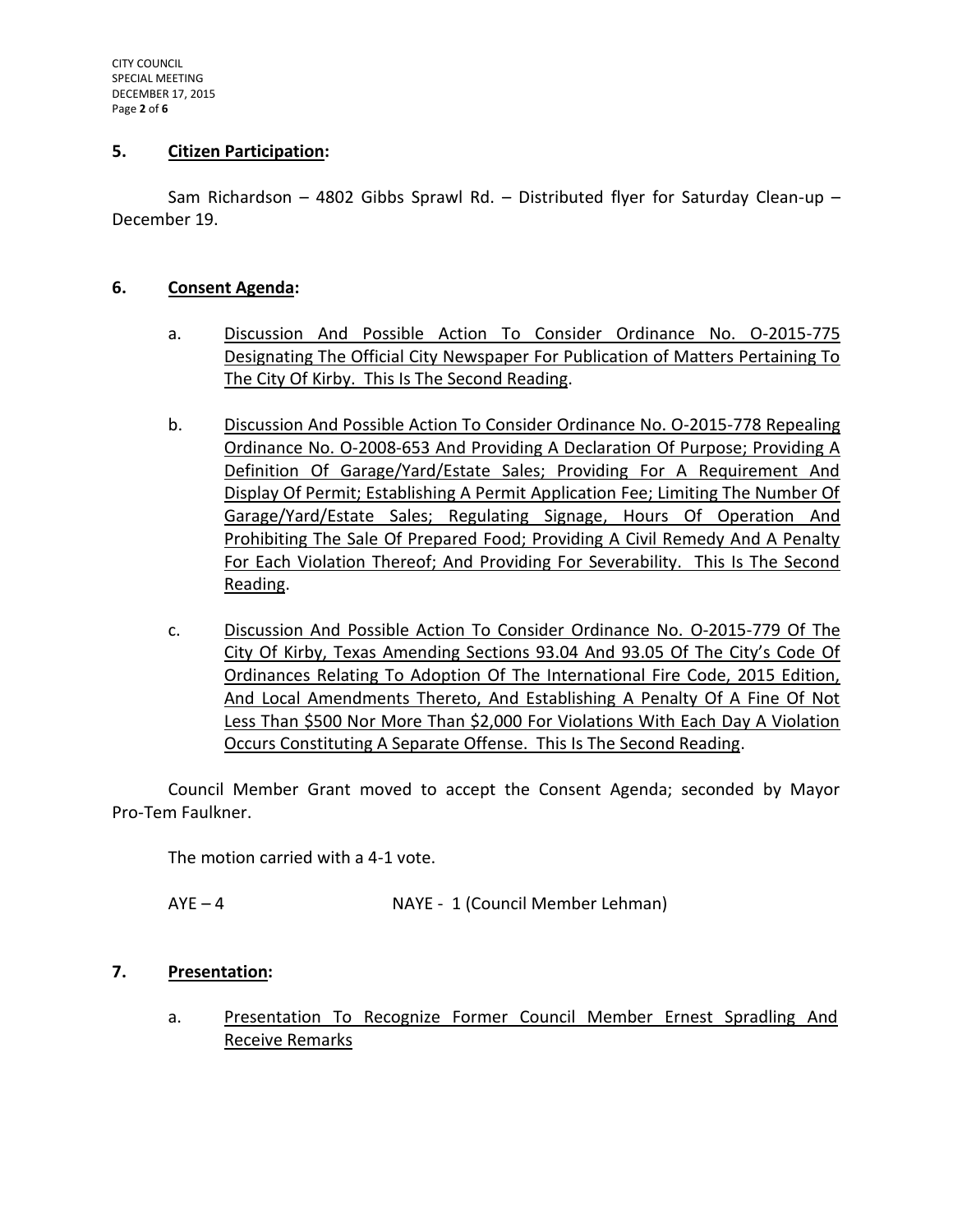CITY COUNCIL SPECIAL MEETING DECEMBER 17, 2015 Page **3** of **6**

Former Council Member Ernest Spradling was not able to attend the meeting due to a conflict with his schedule. Mayor Wilson read the plaque for former Council Member Spradling.

b. Presentation On License Plate Recognition Products By Hannah Karr, Sales Executive, Vigilant Solutions, Inc.

Hannah Karr, Vigilant Solutions, Inc., presented the license plate recognition product. Vigilant Solutions, Inc., is offering license plate recognition free of charge to any agency that is willing to load their warrant list into their system. Usually, to outfit one vehicle with LPR is about \$30,000.00 and that does not include any of the added benefits that they are going to be offering. They provide all of the installation and any other fees, cover all warranties, all training, and a support team on standby for all customers. Some of their customers are Bexar County, Guadalupe County, Atascosa County, Hill Country Village, Hollywood Park, and Windcrest. To make our money back the vehicle has a credit/debit card swiper and receipt printer allowing for the option of roadside payments. If person chooses not to pay roadside payment then Kirby's normal process will be followed. Vigilant Solutions, Inc. charges a 25% convenience fee should they chose to pay roadside. For example: Ticket is \$400. The 25% convenience fee is \$100, total paid is \$500. \$400 goes to pay off warrant and \$100 goes to Vigilant Solutions, Inc. Another feature is Kirby police can connect to TCIC and FBI hotlist, connect and load any hotlist or hotplate , Amber Alerts, FBI Alerts, alert to stolen vehicles. If you are driving past someone driving a stolen vehicle you are going to get that live alert in the police car the same way you would with an amber alert. The police can use it for all uses; Vigilant Solutions, Inc. asked that Kirby load our warrant list in order to maintain the equipment for free. The contract is an MOU, there is no minimum and there is no quota. Either party can give a 30 day written notice to end the program. Vigilant Solutions, Inc. will pick up the equipment. They only transactions they use are either with credit cards or debit cards. If the person is not able to pay the full amount by credit or debit then Vigilant Solutions, Inc. would not apply their 25% fee. Kirby would follow their normal process to collect warrant fees.

Chief Bois stated another advantage is that other cities will be able to collect a Kirby warrant payment and we can take theirs.

# **8. Discussion And Possible Action:**

a. Administration of Oath Of Office To Newly Appointed Official

John W. Pierce was administered the oath of office by City Secretary Patty Cox.

b. Approve The 2015 Tax Assessment Rolls As Submitted By The Bexar County Tax Assessor Collector For The City Of Kirby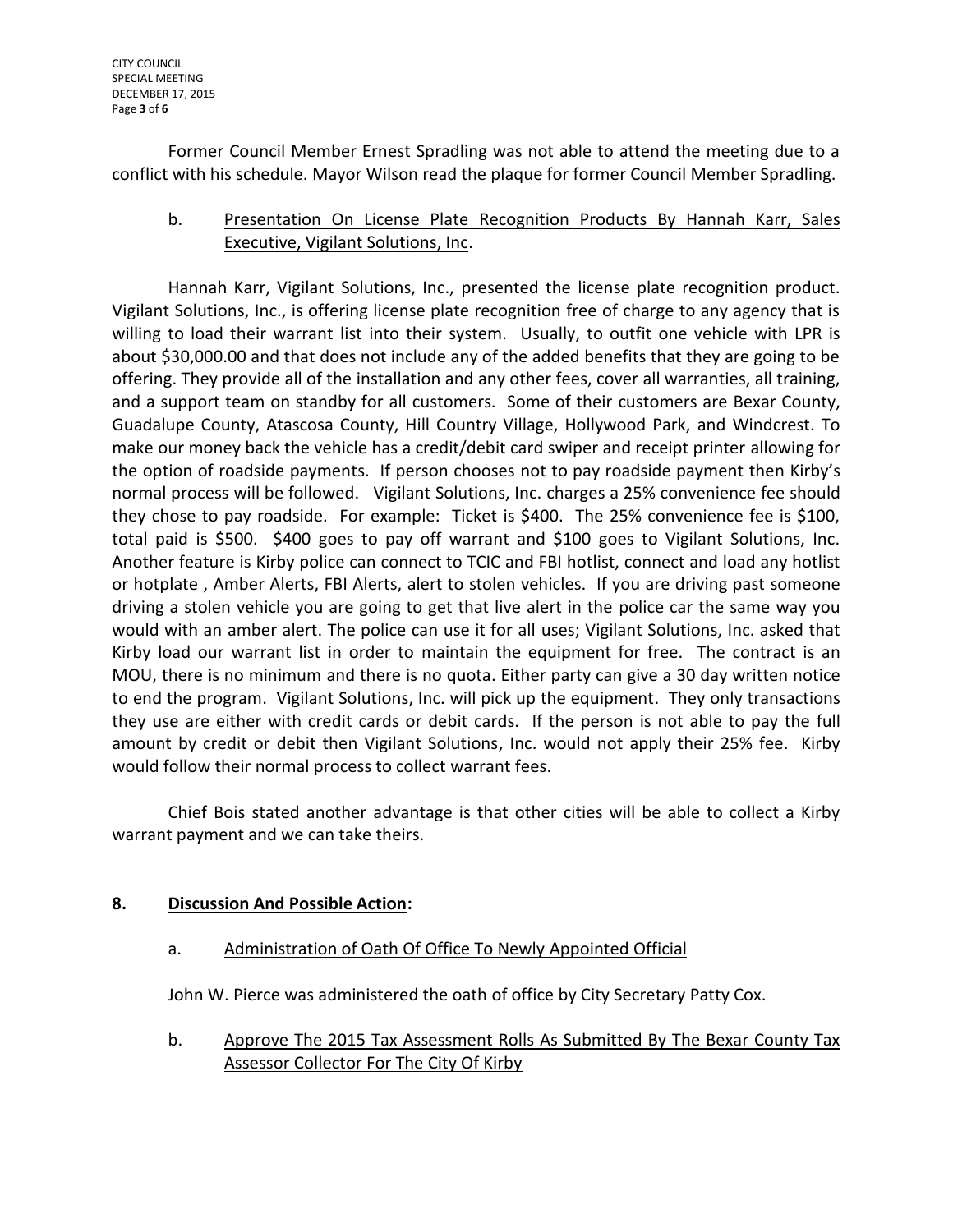Council Member Grant moved to approve the 2015 Tax Assessment rolls as submitted by Bexar County Tax Assessor Collector for the City of Kirby; seconded by Council Member Romens.

Motion carried with a 6-0 vote.

 $AYE - 6$  NAY - 0

c. Discussion And Possible Action Of Entering Into An Agreement With Greater Northeast Little League Inc., For The Use Of Land Owned By The City Of Kirby To Conduct Little League Baseball Athletic Functions

City Manager Vernon informed Council the current agreement expires December 31, 2015. This agreement was placed on a Parks and Recreation Committee agenda and it was deferred to City Council for consideration for renewal. We don't have a new contract; this is an opportunity to discuss any changes you would like to see in the new contract. One recommendation is to renew for a two year term, January 1, 2016 – December 31, 2018. Another change is to allow GNELL to submit their financial statement no later than October 15, to allow time to prepare the statement.

Council Member Grant moved to allow use of the facility through January 2016 and to table discussion until a representative is present, seconded by Mayor Pro-Tem Faulkner.

Motion carried with a 6-0 vote.

 $AYE - 6$  NAY - 0

d. Discussion And Consideration Of Adopt-A-Park Program Application

Council discussed the application and concurred the applicant would have to be specific in identifying what they are going to be doing and staff needs to track these requests that are granted.

Council Member Grant suggested allow Sam Richardson to complete the first application so we can get an idea and use as a test to see how we can tweak it for future use.

Council Member Grant moved to accept the agreement; seconded by Mayor Pro-Tem Faulkner.

Motion carried with a 6-0 vote.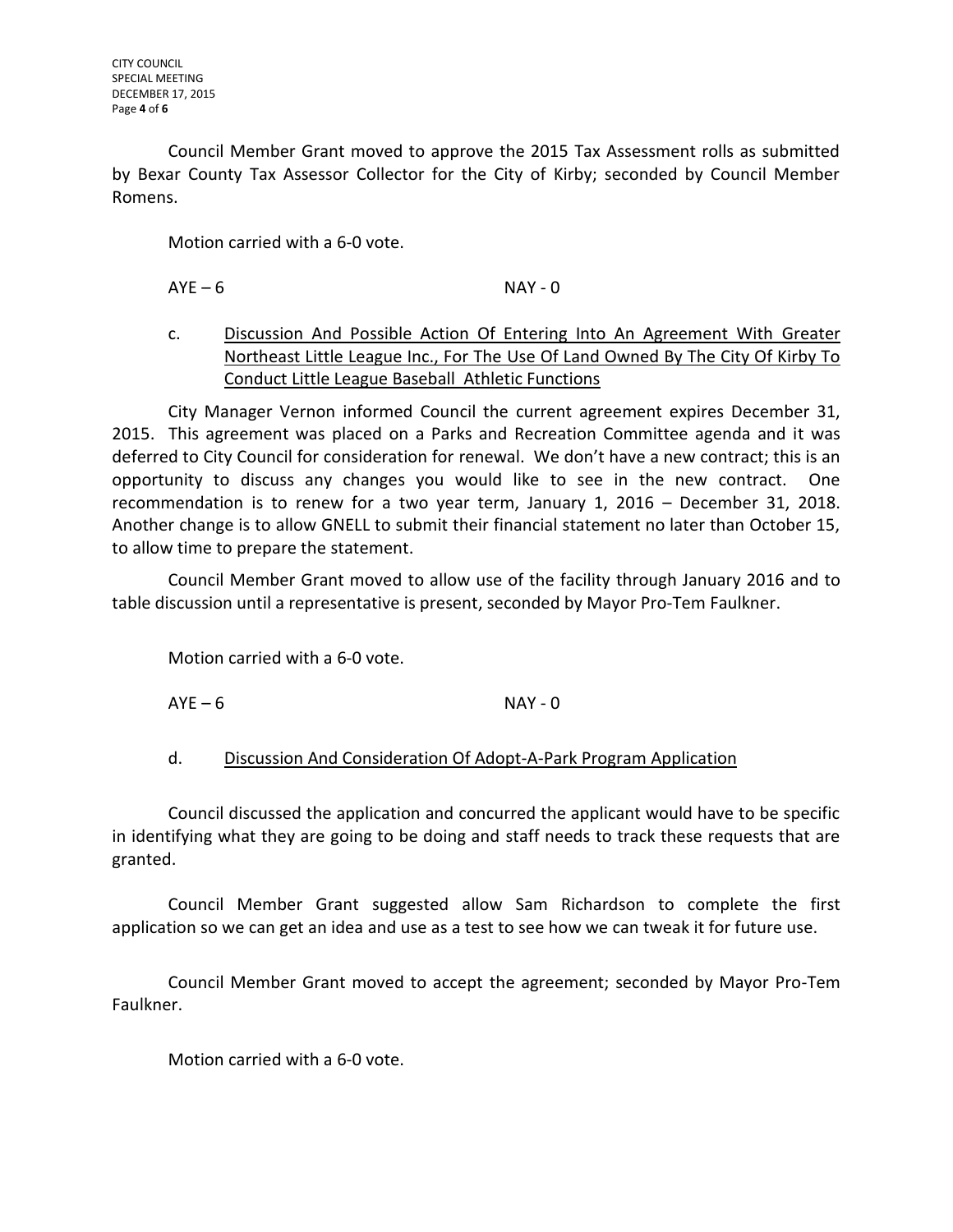CITY COUNCIL SPECIAL MEETING DECEMBER 17, 2015 Page **5** of **6**

 $AYE - 6$  NAY - 0

## **9. Department Updates:**

- a. Administration
- b. Public Works
- c. Finance
- d. Fire
- e. Police
- f. Animal Control

a. Administration - Monique Vernon – On Tuesday Bexar County Commissioners Court approved the Interlocal Agreement for Cooperative Purchasing and they have 12 cities that are now a part of the program so that takes effect immediately and we will be able to take advantage of those services. They are going to consider the animal shelter construction contract at their January 12 meeting and also we submitted our metes and bounds and legal descriptions on our boundary adjustment request to the City of San Antonio on Wednesday. They have started the analyzation so we hope to hear back from them soon.

b. Public Works - Roger Aguillon on vacation, there was no report.

c. Finance - Tina Ynfante - Reconciling accounts, daily reports, waiting for draft/final audit from Armstrong Vaughan & Associates. The annual Worker Compensation audit was completed and attended a Public Finance Investment Act class.

d. Fire - Kevin Riedel – Reported the number of calls they responded to in November. The breathing apparatus is in. Santa Parade this Sunday December 20 starting a 5:00 P.M. Two individuals with the department took the on-line fire academy classes and passed. Gave out annual awards and Fire Fighter of the Year - William Hilburn, EMT of the Year - Sam Mora, and Most Improved John Speed.

e. Police - Kevin Bois – Reported on the number of calls for service and provided an update on staff.

# **10. Requests and Announcements:**

a. Requests By Mayor And Council Members For Items To Be Placed On Future City Council Agendas And Announcements On City Events/Community Interests